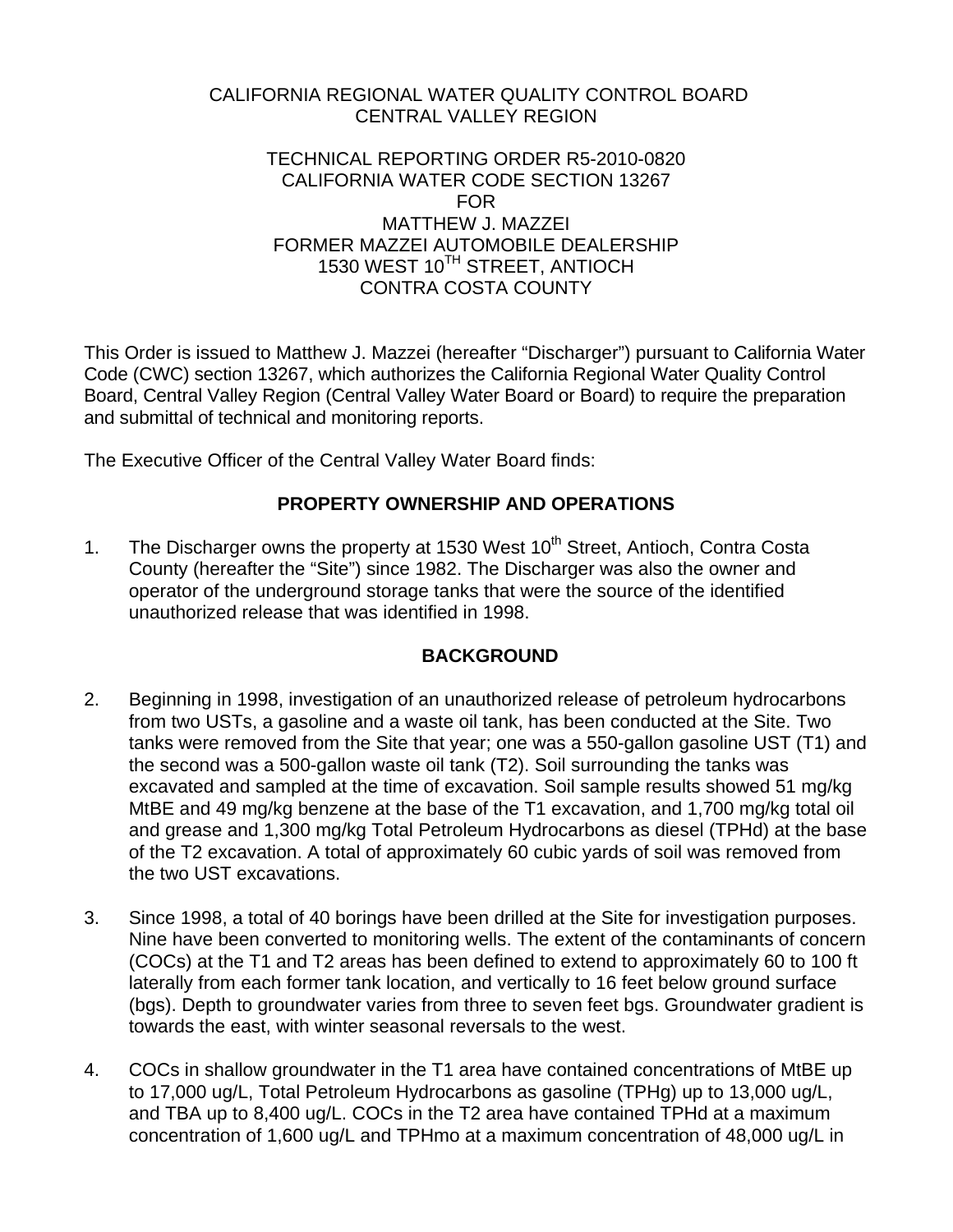unfiltered groundwater samples. Filtered groundwater samples contained up to 890 ug/L TPHd and 2,100 ug/L Total Petroleum Hydrocarbons as motor oil (TPHmo); the maximum reported for any soil sample is 61 mg/kg TPHd and 770 mg/kg TPHmo. The TPHd and TPHmo in the T2 area appears to originate mainly from the subsurface hydraulic lift systems in the service bay adjacent to T2, according to the Discharger's former consultant, Weiss Associates.

- 5. Site investigation was completed in 2005 and Weiss proposed thermal remediation on the T1 tank area in 2006. The State Water Board's UST Cleanup Fund (CUF) rejected the method as too expensive and unproven. Weiss submitted an alternate remediation plan for excavation of the residual source area. The CUF rejected the scope of the excavation as too expensive so Weiss reduced the excavation limits to the amount approved by the UST CUF in 2008. The addendum was approved, but has not been implemented due to the Discharger's financial hardship and delayed reimbursements from the UST CUF.
- 6. On 21 December 2009, the Discharger filed bankruptcy (Chapter 7, No. 4:09-BK-72176). The Discharger has recently met with Board staff to outline a plan to get the Site in compliance and move it towards closure. Currently, a human health risk assessment work plan and a current round of groundwater sampling results are overdue as of 16 April 2010.

### **DISCHARGER LIABILITY**

7. CWC section 13267 states, in relevant part:

(b)(1) In conducting an investigation. ., the regional board may require that any person who has discharged, discharges, or is suspected of having discharged or, discharging, or who proposes to discharge waste within its region . . . shall furnish, under penalty of perjury, technical or monitoring program reports which the regional board requires. The burden, including costs, of these reports shall bear a reasonable relationship to the need for the report and the benefits to be obtained from the reports. In requiring those reports, the regional board shall provide the person with a written explanation with regard to the need for the reports, and shall identify the evidence that supports requiring that person to provide the reports.

As described in Findings 1 through 6, the Discharger is subject to an order pursuant to CWC section 13267 because existing data and information about the Site indicate that waste has been discharged, is discharging, or is suspected of discharging, at the property, which is or was owned and operated by the Discharger. The technical reports required by this Order are necessary to adequately investigate and cleanup the site to protect the beneficial uses of waters of the state, to protect against nuisance, and to protect human health and the environment.

8. CWC section 13268 states, in relevant part:

(a)(1) Any person failing or refusing to furnish technical or monitoring program reports as required by subdivision (b) of Section 13267 . . . or falsifying any information provided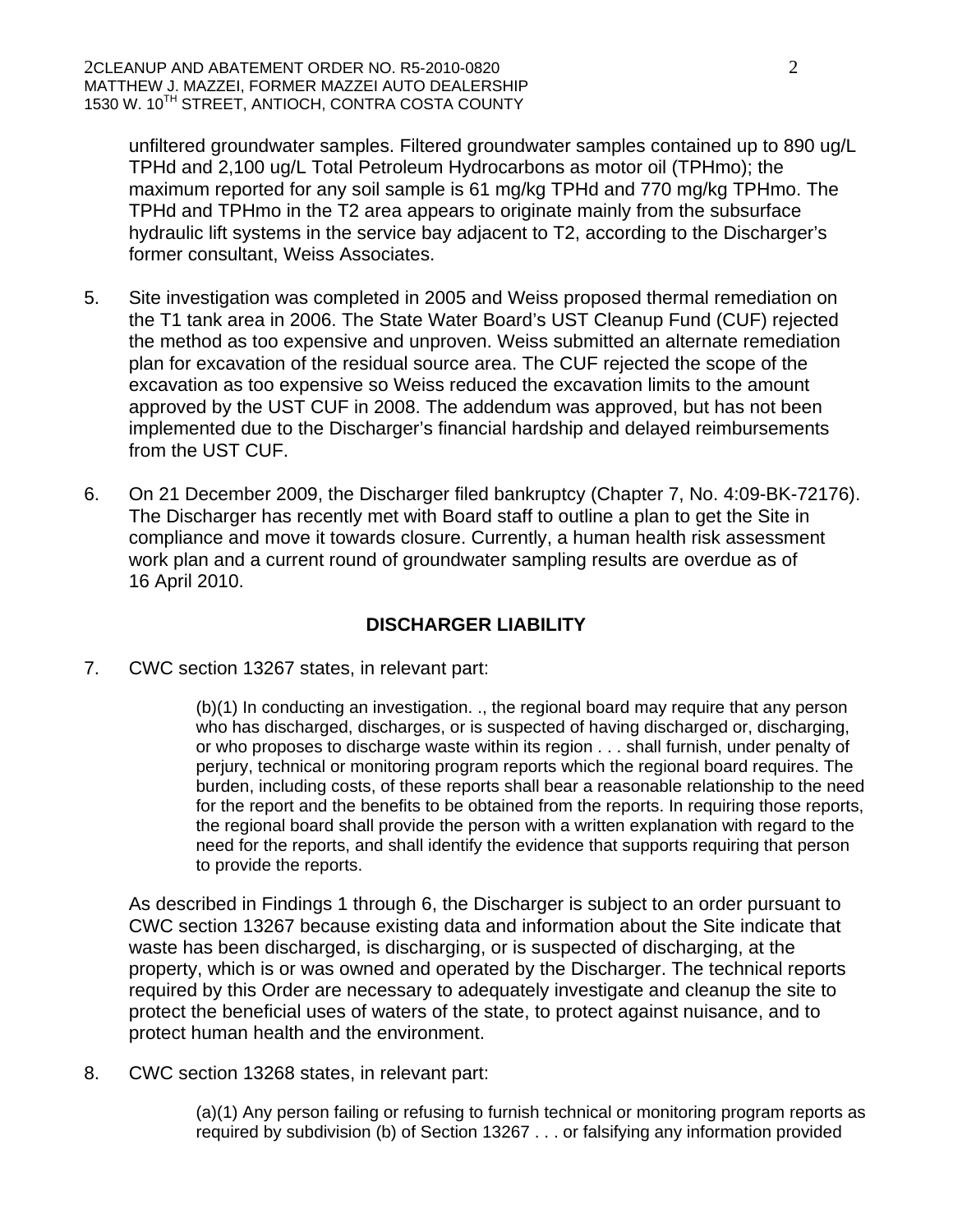therein, is guilty of a misdemeanor and may be liable civilly in accordance with subdivision (b).

 (b)(1) Civil liability may be administratively imposed by a regional board in accordance with Article 2.5 (commencing with Section 13323) of Chapter 5 for a violation of subdivision (a) in an amount which shall not exceed one thousand dollars (\$1,000) for each day in which the violation occurs.

 (c) Any person discharging hazardous waste, as defined in Section 25117 of the Health and Safety Code, who knowingly fails or refuses to furnish technical or monitoring program reports as required by subdivision (b) of Section 13267, or who knowingly falsifies any information provided in those technical or monitoring program reports, is guilty of a misdemeanor, may be civilly liable in accordance with subdivision (d), and is subject to criminal penalties pursuant to subdivision (e).

(d)(1) Civil liability may be administratively imposed by a regional board in accordance with Article 2.5 (commencing with Section 13323) of Chapter 5 for a violation of subdivision (c) in an amount which shall not exceed five thousand dollars (\$5,000) for each day in which the violation occurs.

Failure to submit the required report(s) to the Central Valley Water Board according to the schedule detailed herein may result in enforcement action(s) being taken against you, which may include the imposition of administrative civil liability pursuant to CWC section 13268. Administrative civil liability of up to \$5,000 per violation per day may be imposed for non-compliance with the directives contained herein.

# **REQUIRED ACTIONS**

**IT IS HEREBY ORDERED** that, pursuant to California Water Code section 13267, the Discharger shall:

- 1. Conduct a round of groundwater sampling of all site groundwater monitoring wells and submit the report of results by **30 October 2010.** The report must contain a discussion of contaminant trends; if the results have decreased since the last sampling event in the  $2<sup>nd</sup>$ Quarter 2008 calculate degradation rates for the constituents of concern and determine when water quality objectives will be met in the most impacted wells.
- 2. Compare historic soil results at the site to Region 2 Environmental Screening Levels (ESLs) for vapor intrusion purposes to demonstrate that the existing contamination does not pose a threat to humans within the occupied structures. If the soil results exceed the ESLs, submit a work plan for soil vapor sampling by **30 October 2010**. The field work for the soil vapor survey is to be completed by **15 December 2010**, and a report of the results submitted no later than **20 January 2011.**
- 3. Based upon the results of the groundwater monitoring (Ordered No. 1) and human health risk assessment (Ordered No. 2), upon direction by Board staff, prepare and submit, in accordance with Section 6 of [Appendix A - Reports, Tri-Regional Board Staff](http://www.waterboards.ca.gov/centralvalley/water_issues/underground_storage_tanks/tri-regionals_appendix_a.pdf)